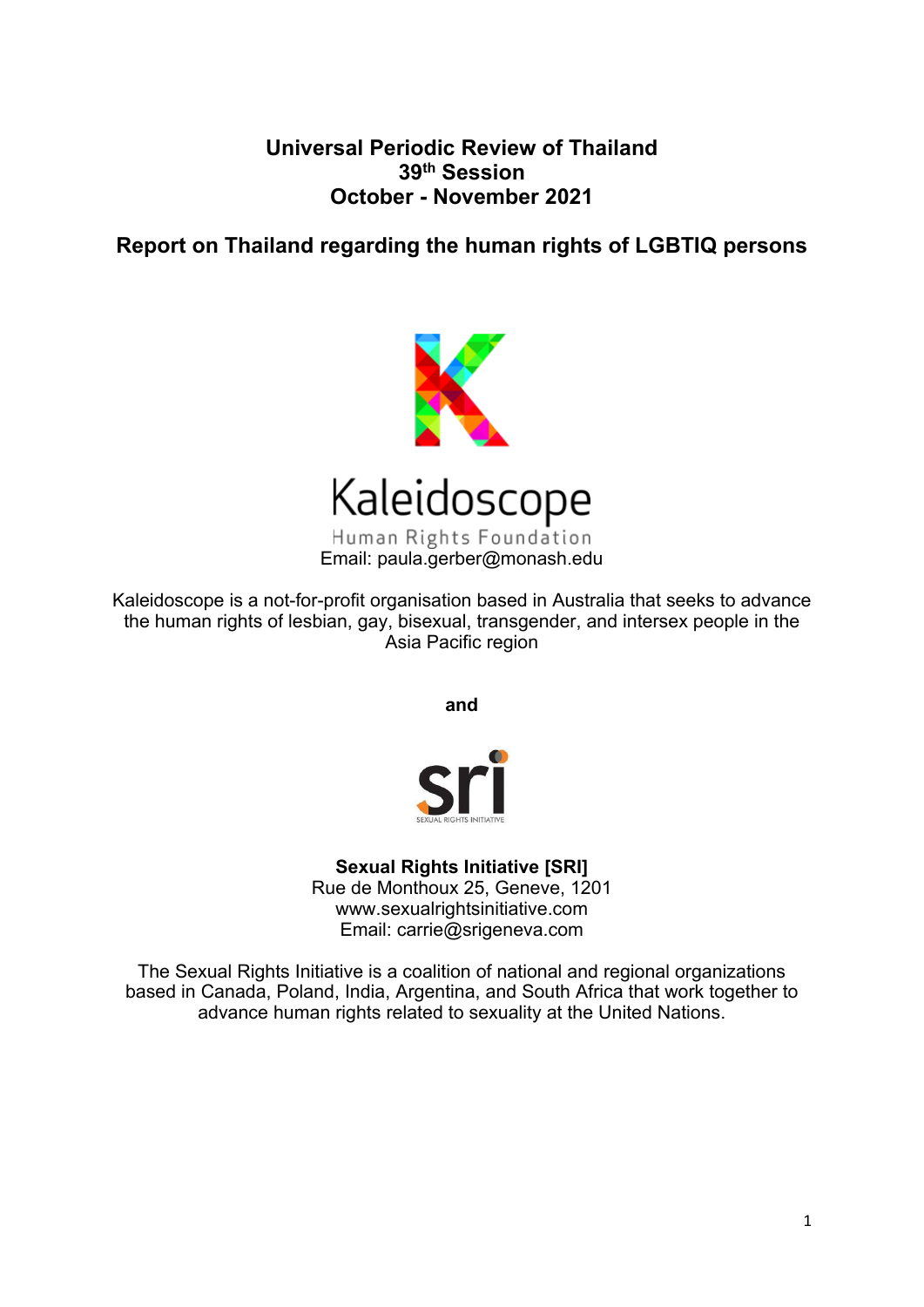# **1. Executive Summary**

**1.1** This report has been prepared by Kaleidoscope Human Rights Foundation in conjunction with Thai academic Warisa Ongsupankul. It highlights instances where Thailand can better protect the rights of lesbian, gay, bisexual, transgender, queer and intersex (LGBTQI+) persons.

**1.2 Despite advocacy in the previous UPR cycle, Thailand did not receive any recommendations on the sexual and reproductive health and rights of LGBTQI+ persons.** However, Thailand has brought into force <sup>a</sup> new Constitution which has the effect of protecting the rights of LGBTQI+ people albeit in a limited capacity.

**1.3** Overall, Thailand has made considerable improvements in the acceptance of LGBTQI+ people at both a legislative and societal level. This report highlights areas where there is still progress to be made. Recommendations relate to reform of Thai legislation and institutions, as well as reforms designed to empower specific groups within Thai society.

# **2. Relevant Legislation**

## **2.1 The Constitution**

The new Thai Constitution (introduced in 2017) provides that all Thai people should enjoy equal protection under the Constitution whereby the human dignity, rights and liberties of all people shall be equally protected. <sup>1</sup> Similar to the 2007 Constitution, the Thai word *'phet'* (sex) is one of the prohibited grounds of discrimination, while 'sexual orientation', 'gender identity' and 'intersex status' are not explicitly stated in the Constitution. <sup>2</sup> However, unlike the 2007 Constitution where the 'Intentions of the Constitution of the Kingdom of Thailand' ('intentions' document) issued by the Constitutional Drafting Assembly (CDA) stated that the word '*phet*', in Section 30 would be understood to mean the differences between men and women, and also 'differences of individuals whose gender identity, gender and sexual diversity are different from their physical sex', the 'intentions' document of the 2017 Constitution does not retain any clarification of the word sex. Therefore, it remains to be seen whether the word 'phet' under Section 27 of the Constitution of 2017, will be interpreted to include LGBTQI+ people. $^3$ 

If <sup>a</sup> person has their Constitutional rights violated, they can bring <sup>a</sup> claim to protect themself. 4 The State can account for the varied needs of people of different genders when designing their budget, and can also promote certain groups' ability to exercise their rights and liberties to ensure fairness and eliminate societal obstacles.<sup>5</sup> Finally, the Constitution dictates that the Thai Government should aim to strengthen the family unit as it is a basic element of society. $^6$ 

<sup>1</sup> Thailand'<sup>s</sup> Constitution of 2017, s4.

<sup>2</sup> See Thailand'<sup>s</sup> Constitution of 2007, s30 and Thailand'<sup>s</sup> Constitution of 2017, s27.

<sup>3</sup> See UNDP, MSDHS (May 2018). Legal Gender Recognition in Thailand: A Legal and Policy Review, p.25-26.

<sup>4</sup> Thailand'<sup>s</sup> Constitution of 2017, s25.

<sup>5</sup> Thailand'<sup>s</sup> Constitution of 2017, s71 and s27.

<sup>6</sup> Thailand'<sup>s</sup> Constitution of 2017, s71.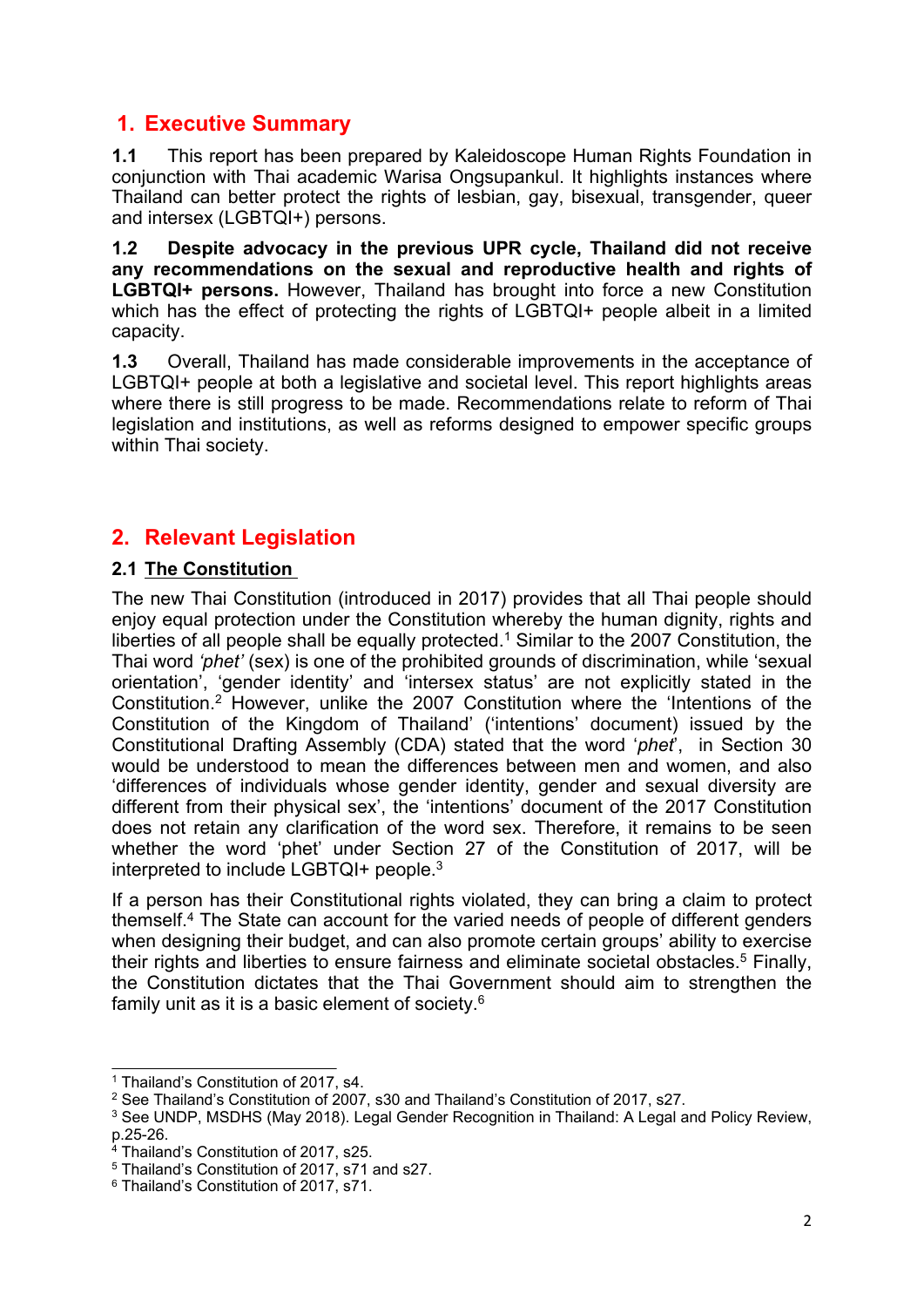## **2.2 The** *Gender Equality Act ('GEA')*

The *GEA* defines unfair gender discriminations as "an act or omission which causes division, discrimination or limitation of any right and benefit either directly or indirectly without justification due to the fact that the person is male or female or of a different appearance from his/her own sex by birth."<sup>7</sup> It aims to protect people against gender discrimination. LGBTQI+ people, in particular transgender persons, have relied on the *GEA* to challenge discriminatory measures in workplace and educational institutions. <sup>8</sup> Court proceedings against unfair gender discrimination can be brought under the *GEA* but requires an aggrieved party to bring them. 9 For example, <sup>a</sup> special interest group issued proceedings to challenge Tawanchai Wittaya School'<sup>s</sup> ban on LGBTQI+ students, but they were dismissed because there were no specific aggrieved parties involved in the proceedings. <sup>10</sup> Moreover, Section 17 of the *GEA* allows discriminatory measures that results from following 'religious doctrines' or for reason of 'security'.<sup>11</sup> Such broad language can undermine the effort to promote gender equality.

Both the GEA and the Constitution are gendered by only using "he" and "she." In some sections the Constitution specifies that only men and women enjoy equal protection under the law and equal rights. 12 This would ensure that the better protection of LGBTQI+ people, as the 'intentions' document does not have legal force and cannot effectively direct the interpretation of the constitution.

The *GEA* should include key definitions of terms such as gender, transgender, nonbinary and intersex. This may assist in delineating the varied subgroups under LGBTQI+ and further contribute to all people gaining legal gender recognition. This is recommended to promote alignment with leading equivalent foreign legislation such as the Commonwealth of Australia'<sup>s</sup> *Sex Discrimination Act (1984)* ('*SDA*'). 13 Indeed, some of these definitions could be drawn directly from the *SDA. 14*

A provision against victimisation of those who have made or are considering making <sup>a</sup> complaint should be included in the *GEA.* This can be modelled from the *SDA. 15* This provision would ensure that people who make, or are considering making <sup>a</sup> complaint, can do so in <sup>a</sup> safe environment and reduce any perceived or actual repercussions.

Currently, the act focuses solely on the physical aspects of <sup>a</sup> person'<sup>s</sup> gender and does not recognise how one identifies themselves, which in turn limits the scope of the protection provided. It is recommended that the Act is broadened to protect people experiencing discrimination on the basis of their sex, sexual orientation,

<sup>7</sup> *Gender Equality Act* B.E. 2558 (2015), s3.

<sup>&</sup>lt;sup>8</sup> See the statistic on the complaints as of 29 August 2019 in 'Assessment Report: Implementation of the Gender Equality Act. B.E. 2558' (2015), p.7-9. the Gender Equality Act. B.E. 2558' (2015), p.7-9. [https://www.th.undp.org/content/thailand/en/home/library/gender\\_equality/assessment-report-](https://www.th.undp.org/content/thailand/en/home/library/gender_equality/assessment-report--implementation-of-the-gender-equality-act--b-.html) [implementation-of-the-gender-equality-act--b-.html](https://www.th.undp.org/content/thailand/en/home/library/gender_equality/assessment-report--implementation-of-the-gender-equality-act--b-.html).

 $9$  Pratch Rujivanarom 'Group calls for strengthening gender equality law' (23 December 2017) <https://www.nationthailand.com/national/30334652>.

<sup>10</sup> Ibid.

<sup>11</sup> *Gender Equality Act* B.E. 2558 (2015), s17.

<sup>12</sup> Thailand'<sup>s</sup> Constitution of 2017, s27.

<sup>13</sup> *Sex Dicrimination Act (1984)* Cmth, s3(b).

<sup>14</sup> *Sex Dicrimination Act (1984)* Cmth, s4.

<sup>15</sup> *Sex Dicrimination Act (1984)* Cmth, s94.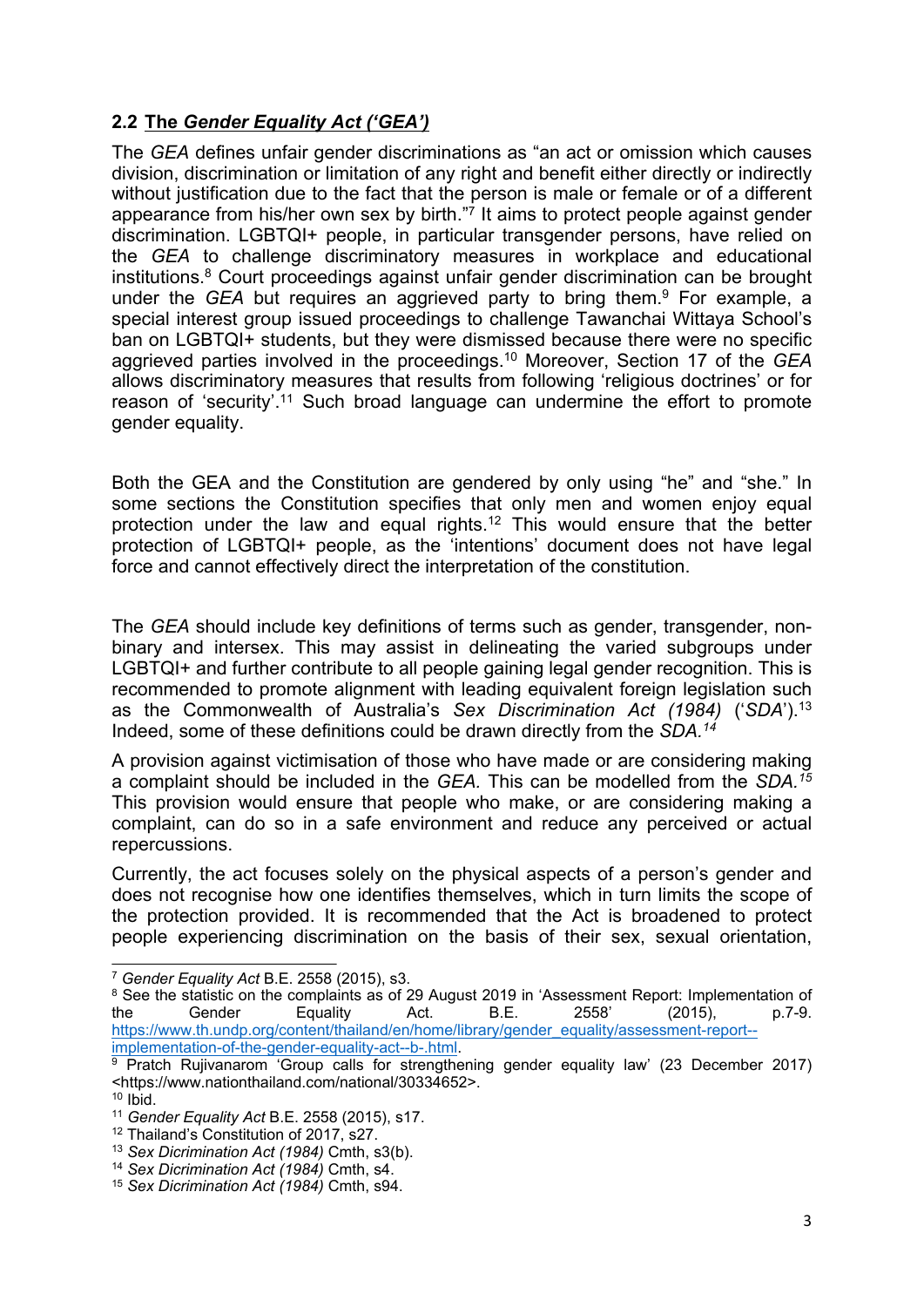gender identity, or intersex status.

Special interest groups and NGOs should be able to bring complaints under the *GEA* for unfair gender discrimination in circumstances where there is no aggrieved party. This would allow claims to be made on principle rather than only when someone has faced unfair gender discrimination. The resolution of these claims would be organisations, institutions and individuals changing their discriminatory policies, practices or actions.

### *Recommendations:*

- **<sup>o</sup>** Adopt gender neutral language in the GEA and the Constitution. The section in the Constitution on the prohibition of unfair discrimination should explicitly include the protected grounds of sexual orientation, gender identity, and intersex status.
- **<sup>o</sup>** Review and revise the GEA by:
	- **<sup>o</sup>** adding <sup>a</sup> provision against victimisation of those who have made or are considering making <sup>a</sup> complaint in the *GEA;*
	- <sup>o</sup> including key definitions of terms such as gender, transgender, nonbinary and intersex in the *GEA;*
	- <sup>o</sup> allowing special interest groups and NGOs to bring complaints under the *GEA* for unfair gender discrimination in circumstances where there is no aggrieved party; and
	- <sup>o</sup> clarifying the exemptions under Section 17 of the *GEA* to ensure that it cannot be used as <sup>a</sup> tool to unfairly discriminate against LGBTQI+ people.

# **3. Relevant institutions**

### **3.1 National Human Rights Commission ('NHRC')**

The Constitution creates the NHRC which was constituted as <sup>a</sup> review body independent of the government. However, the NHRC is run by seven commissioners appointed by the King. $^{\rm 16}$  The role of the NHRC is to examine and report on violations of human rights, evaluate human rights situations and recommend measures or guidelines for the promotion and protection of human rights to the Thai Parliament, as well as promote the importance of human rights in Thai society. 17 The NHRC first proposed draft legislation on same-sex marriage to the Thai Parliament. It is unclear if they have made other recommendations to the Thai Government concerning LGBTQI+ rights. Individuals and organisations can also lobby or petition the NHRC to act on issues.<sup>18</sup>

# **3.2 SorTorPor and WorLorPor Committees**

The *GEA* establishes the Gender Equality Promotion Committee ('SorTorPor Committee') which provides the Thai Cabinet with policy recommendations for the

<sup>16</sup> Thailand'<sup>s</sup> Constitution of 2017, s246.

<sup>17</sup> Thailand'<sup>s</sup> Constitution of 2017, s247.

<sup>18</sup> Prachatai, 'LGBT activists petition National Human Rights Commission over transgender inmates' access to hormones' (2019) <https://prachatai.com/english/node/8136>.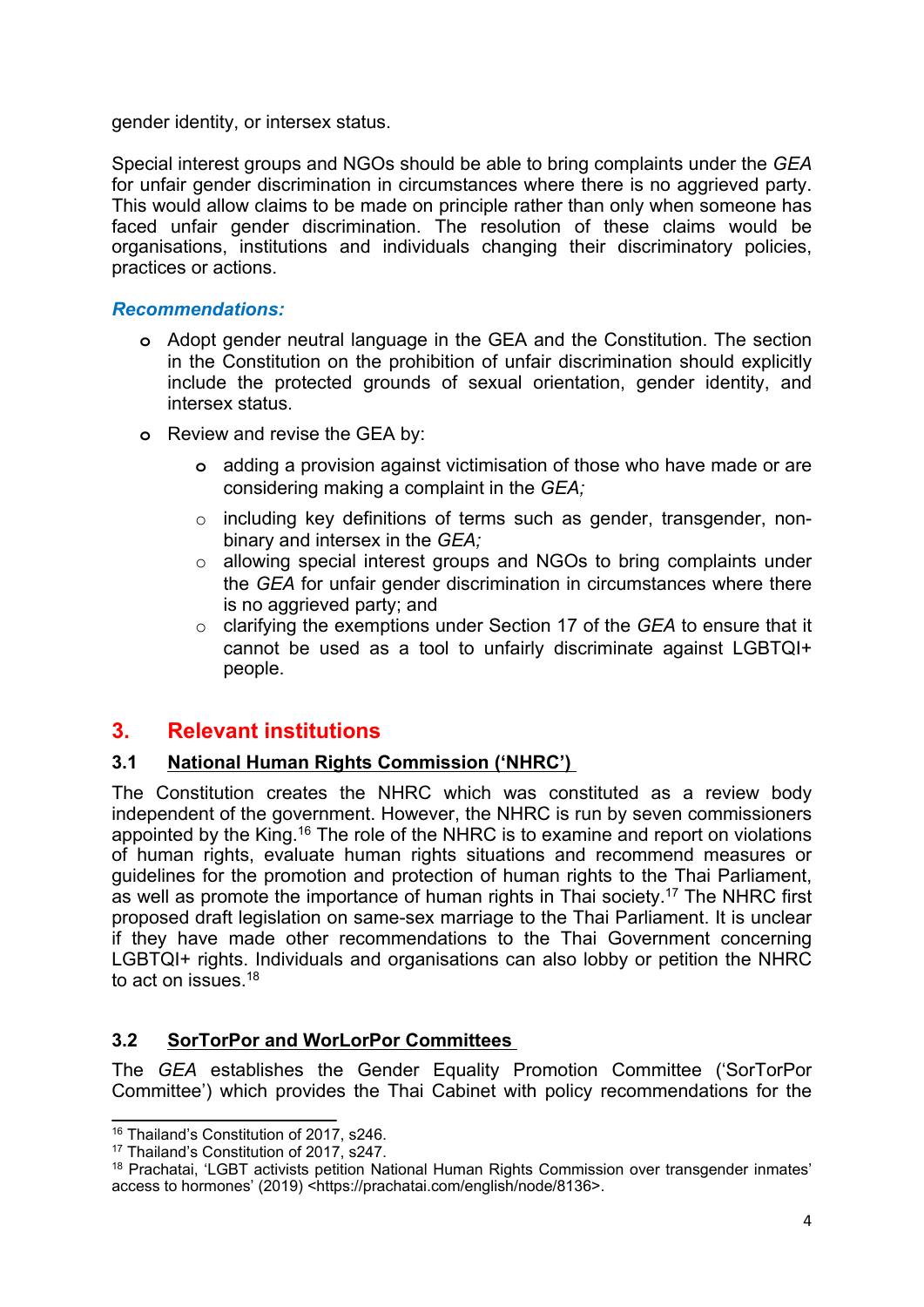promotion of gender equality. Further, the SorTorPor Committee provides assistance to, compensation for and remedies for victims of unfair gender discrimination, while also promoting studies and the distribution of knowledge around preventing unfair gender discrimination.<sup>19</sup> It also establishes the Committee on Consideration of Unfair Gender Discrimination ('WorLorPor Committee') which decides matters involving complaints of unfair gender discrimination.

The *GEA* does not provide clear mechanisms for making complaints to the WorLorPor Committee nor does it indicate where information on the process can be found. From additional research on the WorLorPor Committee it remains unclear how complaints are to be made.

It should also be clarified what the repercussions are for organisations, institutions or individuals who fail to follow the recommendations or decisions of the SorTorPor or WorLorPor Committees. It should be clarified whether their decisions are binding. If their decisions are not binding, the *GEA* should be amended to allow for judicial enforcement.

#### *Recommendations:*

- **<sup>o</sup>** Make information on how complaints are to be made publicly available. Restrictions such as time limits on making complaints and whether complaints can be made anonymously should be included in the *GEA* or in regulations which are referenced in it.
- **<sup>o</sup>** Define the role of the SorTorPor Committee in the receiving and managing of unfair gender discrimination complaints in order for the process to be accessible to all individuals of different backgrounds.

### **3.3 Perceptions of the LGBTIQ community in Thailand**

Foreign visitors often characterise Thailand, and Bangkok in particular, as <sup>a</sup> haven for LGBTQI+ people. $^{\rm 20}$  This is largely due to the very visible presence and seemingly open acceptance of the LGBTQI+ community within Thai society more generally.<sup>21</sup> In 2018, the Tourism Authority of Thailand (TAT) stated that it wanted Thailand to be seen as <sup>a</sup> 'safe, tolerant, and respectful' destination for LGBTQI+ travelers to experience diversity.<sup>22</sup> The LGBTQI+ equality movement has even become attached to <sup>a</sup> more general push by the Thai people for greater democracy and human

<sup>19</sup> Ibid*,* s10 (3) and (5).

<sup>&</sup>lt;sup>20</sup> Kangwan Fongkaew et al. ' Gay Guys are Shit-Lovers" and "Lesbians are Obsessed With Fingers": The (Mis)Representation of LGBTIQ People in Thai News Media' (2019) *Journal of Homosexuality* 66(2) 260.

<sup>21</sup> 'Thailand'<sup>s</sup> Gender Equality Act Five Years On', *Thai Inquirer,* 29 December 2020, <https://www.thaienquirer.com/22048/thailands-gender-equality-act-five-years-on/>.

<sup>22</sup> See https://www.ttgasia.com/2018/07/02/finally-thailand-comes-out-of-closet-and-rolls-out-carpetfor-labt-

travellers/?fbclid=IwAR0h5EK6XzQeZzXAnHYqNLJvOh37tTQq1iq9DYKQ3dluykqE4P4IkmHJbf0.

 $^\mathrm{23}$  Thomson Reuters, 'Thai LGBT and anti-government protesters join in Pride Parade' (2020) <https://www.reuters.com/article/us-thailand-protests-pride-idUSKBN27N0G9>.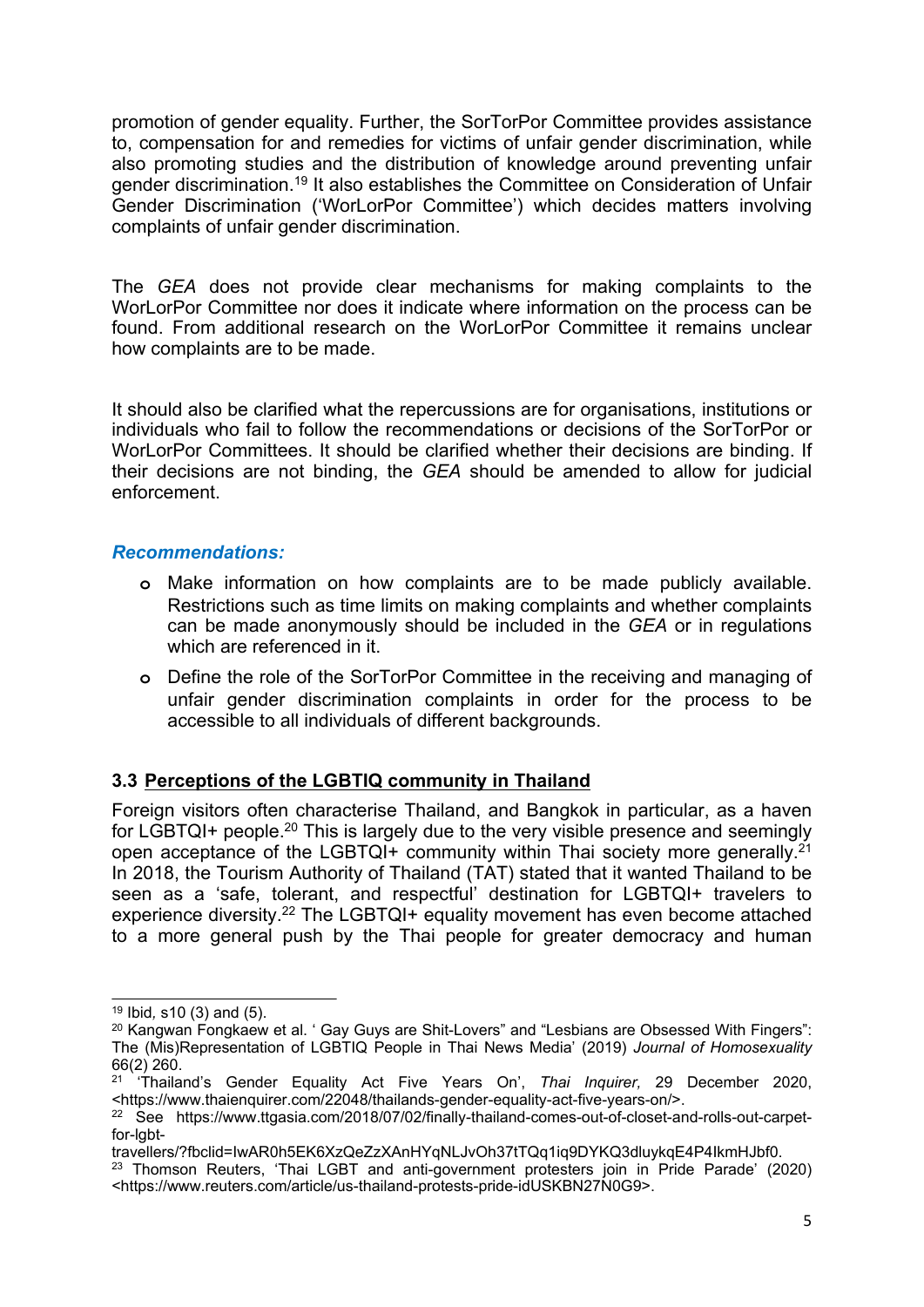rights. 23

However, there are still widely held negative stereotypes and prejudice in Thailand that are inherently problematic for the LGBTQI+ community.<sup>24</sup> In-depth studies examining the relevant laws and everyday experiences of SGM persons in Thailand have shown that they still face social exclusion, stigma, and discrimination, especially in securing jobs and housing. 25 For example, there is still widespread discrimination and prejudice against LGBTQI+ people emanating from the glorification of traditional family structures. This is evident in *s71* of the *Constitution* discussed in section 2.1. This can subsequently permeate all aspects of <sup>a</sup> person'<sup>s</sup> life including employment, education and health services. $^{26}$ 

The media portrayal of LGBTQI+ people is limited and often negative and stereotypical.<sup>27</sup> It can even depict LGBTQI+ persons as mentally disturbed, unstable and dangerous.<sup>28</sup> This agenda amplifies the bias, negative generalisations and discrimination against LGBTQI+ persons in Thailand. 29 There is concern that such language and portrayal of events leads to <sup>a</sup> deeper misunderstanding of the LGBTQI+ community, and may cause internal conflict for individuals struggling with their own understanding of gender and sexuality.<sup>30</sup>

The SorTorPor Committee should also have capabilities to, and responsibility for, providing education on the importance of gender equality and the rights of LGBTQI+ people. The *GEA* should be amended to extend the Act'<sup>s</sup> purview beyond preventing discrimination and include completing research and promoting acceptance and cultural understanding. Further, reducing the shame and stigma associated with the LGBTQI+ community should be <sup>a</sup> strong focus. The academic and news articles referred to above highlight the need for cultural and social reform which ideally would be led by the SorTorPor Committee.

#### *Recommendation:*

**<sup>o</sup>** Amend the *GEA* to extend the Act'<sup>s</sup> purview beyond preventing discrimination and include completing research and promoting acceptance and cultural understanding.

# **4. Significant issues and groups**

 $^\mathrm{23}$  Thomson Reuters, 'Thai LGBT and anti-government protesters join in Pride Parade' (2020) <https://www.reuters.com/article/us-thailand-protests-pride-idUSKBN27N0G9>.

<sup>24</sup> Ibid.

<sup>25</sup> World Bank Group (n 2); UNDP and USAID, *Being LGBT in Asia: Thailand Country Report* (2014) [https://www.usaid.gov/sites/default/files/documents/1861/Being\\_LGBT\\_in\\_Asia\\_Thailand\\_Country\\_R](https://www.usaid.gov/sites/default/files/documents/1861/Being_LGBT_in_Asia_Thailand_Country_Report.pdf)\_ [eport.pdf](https://www.usaid.gov/sites/default/files/documents/1861/Being_LGBT_in_Asia_Thailand_Country_Report.pdf).<br><sup>26</sup> Ibid.

<sup>27</sup> Ibid.

<sup>28</sup> Ibid.

<sup>&</sup>lt;sup>29</sup> Ibid; Wattanee Phoovatis 'Effects of Language Usage in News Reports of Sexuality in Thai Mediaː Gender Identity Conflict' (2019) *Kasem Bundit Journal.*

<sup>&</sup>lt;sup>30</sup> Wattanee Phoovatis 'Effects of Language Usage in News Reports of Sexuality in Thai Media: Gender Identity Conflict' (2019) *Kasem Bundit Journal.*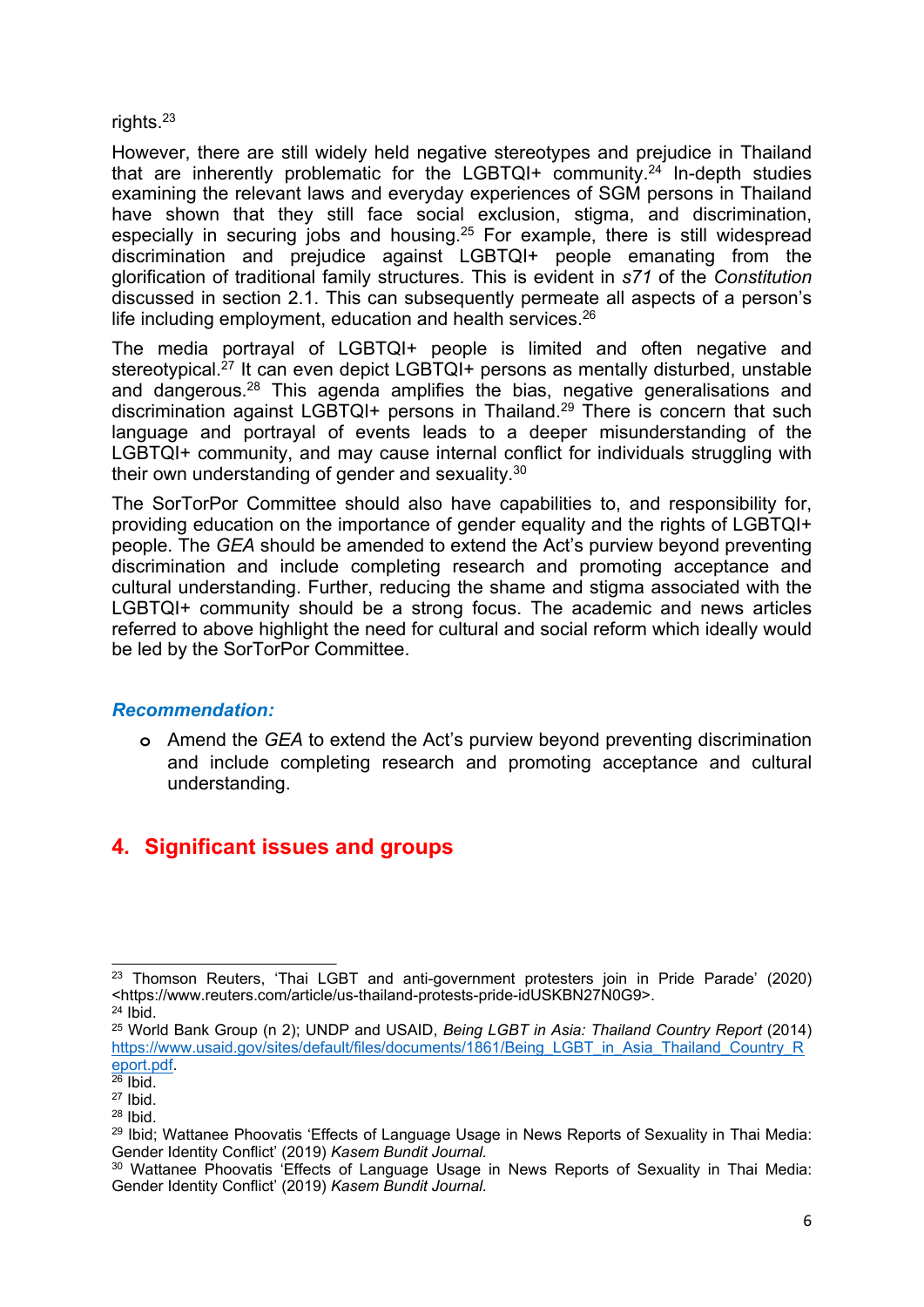#### **4.1 Marriage**

In Thailand, marriage is restricted to relationships between men and women.<sup>31</sup> A Civil Partnership Bill has been proposed and permits <sup>a</sup> civil union between two people of the same gender. However, Thai Parliament has delayed voting on it numerous times.<sup>32</sup> The Bill as proposed would give same-sex couples the ability to enter <sup>a</sup> civil union, act as healthcare proxies and carers, adopt children and receive inheritance from their partner.<sup>33</sup> It does not address tax deductions or pensions. The Bill has been criticised for its use of discriminatory language, being the use of the term 'civil partnership' instead of 'married couple'. Moreover, there are some complaints from within the LGBTQI+ community that the Bill simply avoids structural change, being the amendment of the *Civil and Commercial Code* itself. 34

A same sex marriage bill should be proposed and legislated. This bill should give people in same-sex marriages the same rights as heterosexual married people. Currently, <sup>s</sup> 1448 of the Civil and Commercial Code states specifically that "<sup>a</sup> marriage can take place only when the man and woman have completed their seventeenth year of age." The following provisions detailing further marital conditions also contain similarly gendered language and continually refer to couples as 'man and woman' and 'husband and wife'. In order to create equal rights for partners of all gender variations, the wording in these definitions should be changed to be more inclusive. For example, by using the phrase 'between two people'. The amendments should not contain limitations on the rights of same sex couples in their ability to adopt children, act on behalf of their partner when they are incapacitated or receive tax benefits, pensions and other government benefits.

#### *Recommendation:*

**<sup>o</sup>** Enact legislation to legalize same sex marriage, with same rights as heterosexual married people, including ability to adopt children act on behalf of their partner, receive government benefits, etc.

### **4.2 Transgender people**

Transgender people are unable to change their gender identity on official documents irrespective of whether they have undergone gender reassignment surgery or have consulted medical professionals. A recent case filed by <sup>a</sup> transgender woman who was not allowed to use the woman's bathroom was dismissed.<sup>35</sup> The Court found that transgender people are more likely to commit crimes and thus should not be allowed into certain areas (including bathrooms of the gender they identify as) in

<sup>31</sup> Civil and Commercial Code B.E 2537 (1925), s1448.

<sup>32</sup> Rina Chandran ''LGBT people are also humans': Thai Buddhist monk backs equality', *Reuters,* 21 <https://www.reuters.com/article/us-thailand-lgbt-religion-interview-trfnidUSKBN25H0RZ>; R May 'Civil partnership Bill delayed', *Bangkok Post,* 15 February 2021.

<sup>33</sup> Vitit Muntarbhorn 'Thailand'<sup>s</sup> same-sex civil partnership law — <sup>a</sup> rainbow trailblazer?' *East Asia Forum,* 2 September 2020, <https://www.eastasiaforum.org/2020/09/02/thailands-same-sex-civilpartnership-law-a-rainbow-trailblazer/>.

<sup>&</sup>lt;sup>34</sup> Pichayada Promchertchoo, 'Thailand's Civil Partnership Bill sparks further debate on same-sex couple rights', *Channel News Asia,* 26 July 2020 <https://www.channelnewsasia.com/news/asia/thailand-civil-partnership-lgbtiq-gender-equalitydiscrimination-12954614>.

<sup>35</sup> 'Thailand'<sup>s</sup> Gender Equality Act Five Years On', *Thai Inquirer,* 29 December 2020, <https://www.thaienquirer.com/22048/thailands-gender-equality-act-five-years-on/>.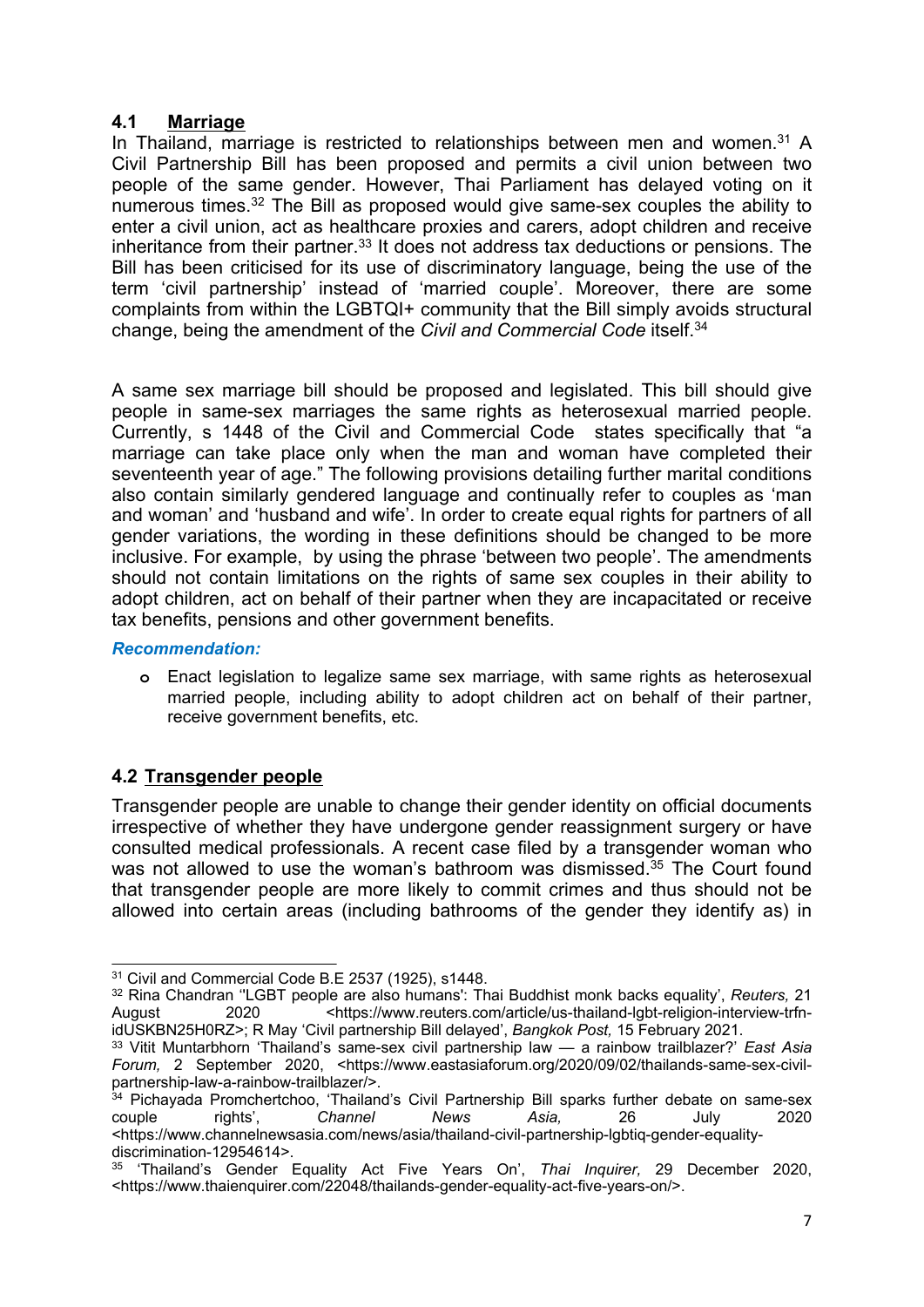order to protect the welfare and safety of others. 36

Positively, the Central Administrative Court ordered Thammasat University to rehire <sup>a</sup> transgender woman as <sup>a</sup> permanent lecturer. <sup>37</sup> She will be the first transgender lecturer in the university. The same university recently began allowing transgender students to dress in the uniform of the gender they identify with for graduations.<sup>38</sup>

#### *Recommendation*

**<sup>o</sup>** Allow transgender people to change gender markers on identity documents and other official documents, including at school, university and work. This should be recognized whenever and irrespective of how one physically appears and whether they have transitioned or not.

#### **4.3 Non-binary people**

Non-binary people are forced to conform to their assigned gender at birth. Many organisations have strict uniforms for men and women. This includes the public service, universities and schools.<sup>39</sup> There is little information on non-binary people in Thailand and there is no Thai term for gender non-conforming or non-binary. $^{40}$ 

#### *Recommendations:*

- **<sup>o</sup>** Identity and other official documents should include 'other' or 'non-binary as <sup>a</sup> third option under gender marker'.
- **<sup>o</sup>** Require schools, universities and workplaces to provide more fluid uniform options so that people can choose which they wear and swap between them or combine aspects of them. It may assist people of all genders to feel comfortable at work or school.

### **4.4 Education and young people**

Education regarding the human rights of LGBTQI+ people does not form <sup>a</sup> part of the 2008 Basic Education Core Curriculum, which serves as the core curriculum for national education at the basic level while leaving room for each school to choose which textbooks they use.<sup>41</sup> Education institutions have been criticised for reinforcing patriarchy and reproducing homophobia and transphobia. 42 In October 2020, the Conference on 'When School Books Become <sup>a</sup> Barrier to Gender Equality', held in

<sup>&</sup>lt;sup>36</sup> Ibid.

<sup>37</sup> 'Thailand university ordered by court to rehire transgender lecturer', *Asia News Network,* 9 March 2018, <https://www.asiaone.com/asia/thailand-university-ordered-court-rehire-transgender-lecturer>.

<sup>38</sup> 'Thailand'<sup>s</sup> Gender Equality Act Five Years On', *Thai Inquirer,* 29 December 2020, <https://www.thaienquirer.com/22048/thailands-gender-equality-act-five-years-on/>.

<sup>39</sup> United Nations Development Program Thailand 'Legal Gender Recognition in Thailand' (2018) <https://hivhealthclearinghouse.unesco.org/library/documents/legal-gender-recognition-thailand-legaland-policy-review>.

<sup>&</sup>lt;sup>40</sup> Ibid.

<sup>41</sup> See 'Basic Education Core Curriculum 2008', Ministry of Education of Thailand <https://drive.google.com/file/d/1SjQZqQbmU52DP1ODySpOmVEcUzW-7xP7/view>.

<sup>&</sup>lt;sup>42</sup> See e.g. Summary of the Conference on 'When School Books Become a Barrier to Gender Equality' on 21 October 2020 at Bangkok Art and Culture Centre, held by Women and Men Progressive Movement Foundation <www.matichon.co.th/lifestyle/social-women/news\_2417479>.